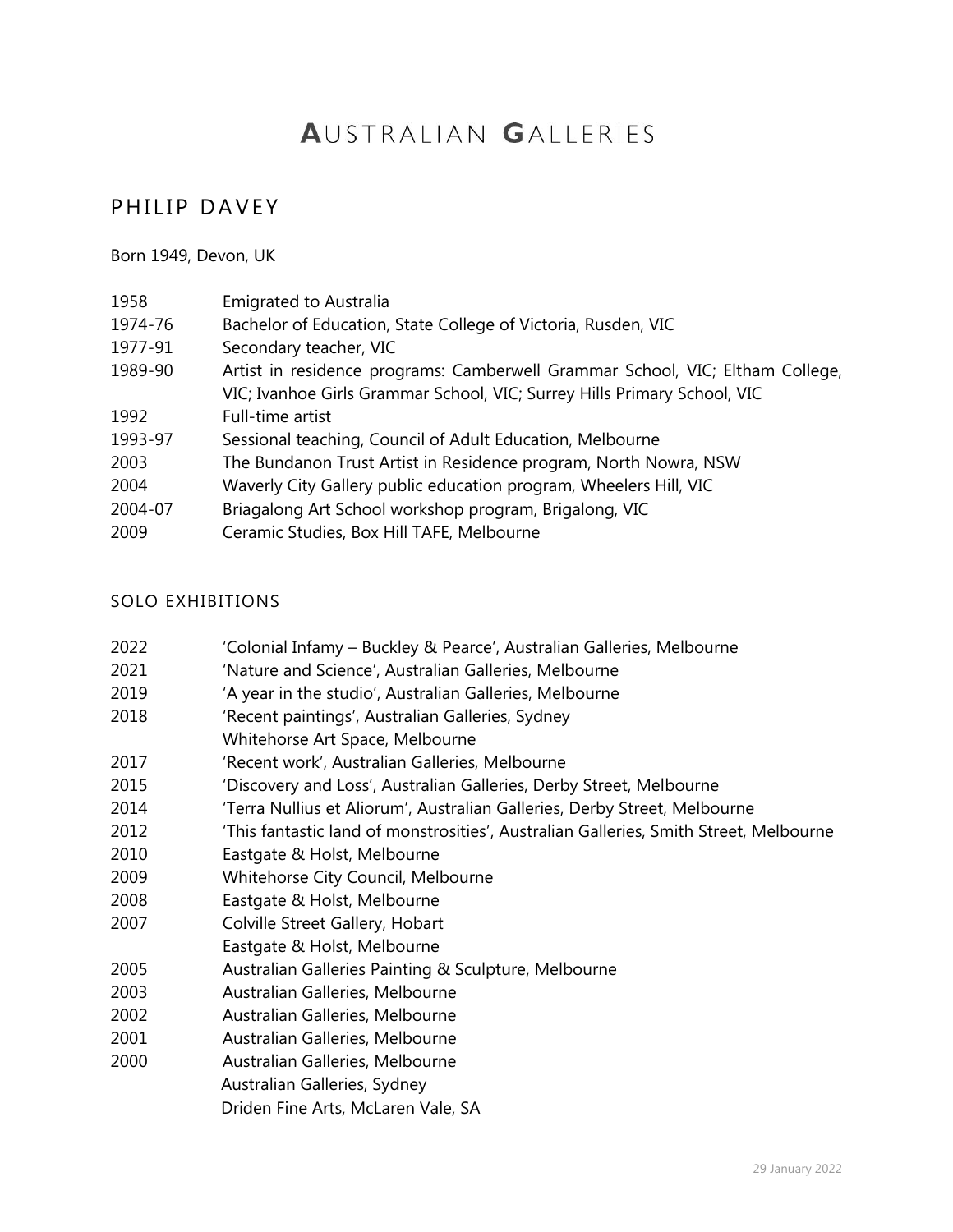| 1998 | Australian Galleries, Melbourne         |
|------|-----------------------------------------|
| 1997 | Gallery 101, Melbourne                  |
| 1996 | Access Contemporary Art Gallery, Sydney |
| 1995 | Dridan Fine Arts, McLaren Vale, SA      |
|      | Gallery 101, Melbourne                  |
| 1994 | Gallery 101, Melbourne                  |
|      | Access Contemporary Art Gallery, Sydney |
| 1993 | Access Contemporary Art Gallery, Sydney |
| 1992 | Gallery 101, Melbourne                  |
| 1991 | Gallery 101, Melbourne                  |
| 1990 | Roar Studios, Melbourne                 |
| 1989 | Reflections Gallery, Melbourne          |
| 1988 | Indec Galleries, Melbourne              |
|      |                                         |

## GROUP EXHIBITIONS

| 2021    | 'The Big Tree and Other Landscapes from the Whitehorse Art Collection', Deakin<br>University Art Gallery, Melbourne |
|---------|---------------------------------------------------------------------------------------------------------------------|
| 2019    | 'Australian Galleries: The Purves Family Business. The First Four Decades', Book                                    |
|         | Launch and Group Exhibition, Australian Galleries, Melbourne                                                        |
|         | 'papermade', Australian Galleries, Melbourne                                                                        |
| 2018    | 'Native Flora', Silver Leaf Art Box, Merricks, VIC                                                                  |
| 2017    | The Hadley's Art Prize, Hadley's Orient Hotel, Hobart                                                               |
|         | 'Sculpture: medium and small scale - Mixed Sculptors', Australian Galleries, Sydney                                 |
| 2016    | 'Impressions', Australian Print Workshop, Melbourne                                                                 |
| 2014    | 'one of each', Australian Galleries, Derby Street, Melbourne                                                        |
| 2012-13 | 'Summer Stock Show', Australian Galleries, Derby Street, Melbourne                                                  |
| 2011    | 'large exhibition of small works', Australian Galleries, Roylston Street, Sydney                                    |
|         | 'large exhibition of small works', Australian Galleries, Derby Street, Melbourne                                    |
| 2010    | ANL Maritime Art Prize, Historic Seafarers' Centre, Melbourne                                                       |
| 2009    | 'Reclaiming', Art Gallery of Ballarat, Ballarat, VIC                                                                |
|         | 'Ruby Gap', Stephen McLaughlan Gallery, Melbourne                                                                   |
| 2007    | Castlemaine Regional Art Gallery, Castlemaine, VIC                                                                  |
|         | James Farrell Self-Portrait Award, Castlemaine Art Gallery, Castlemaine, VIC                                        |
|         | 'Works on Paper', Eastgate & Holst, Melbourne                                                                       |
| 2006    | 'Recently', Australian Print Workshop, Melbourne                                                                    |
|         | Fleurieu Art Prize, Fleurieu Peninsula, SA                                                                          |
|         | Savage Club Prize, Melbourne                                                                                        |
| 2005    | Newhaven Art Exhibition, Über Gallery, Melbourne                                                                    |
|         | 'Locality', Australian Print Workshop, Melbourne                                                                    |
|         | 'Transit', Australian Print Workshop, Melbourne                                                                     |
| 2004    | 'In the presence of all creatures great and small', Australian Galleries Works on                                   |
|         | Paper, Sydney                                                                                                       |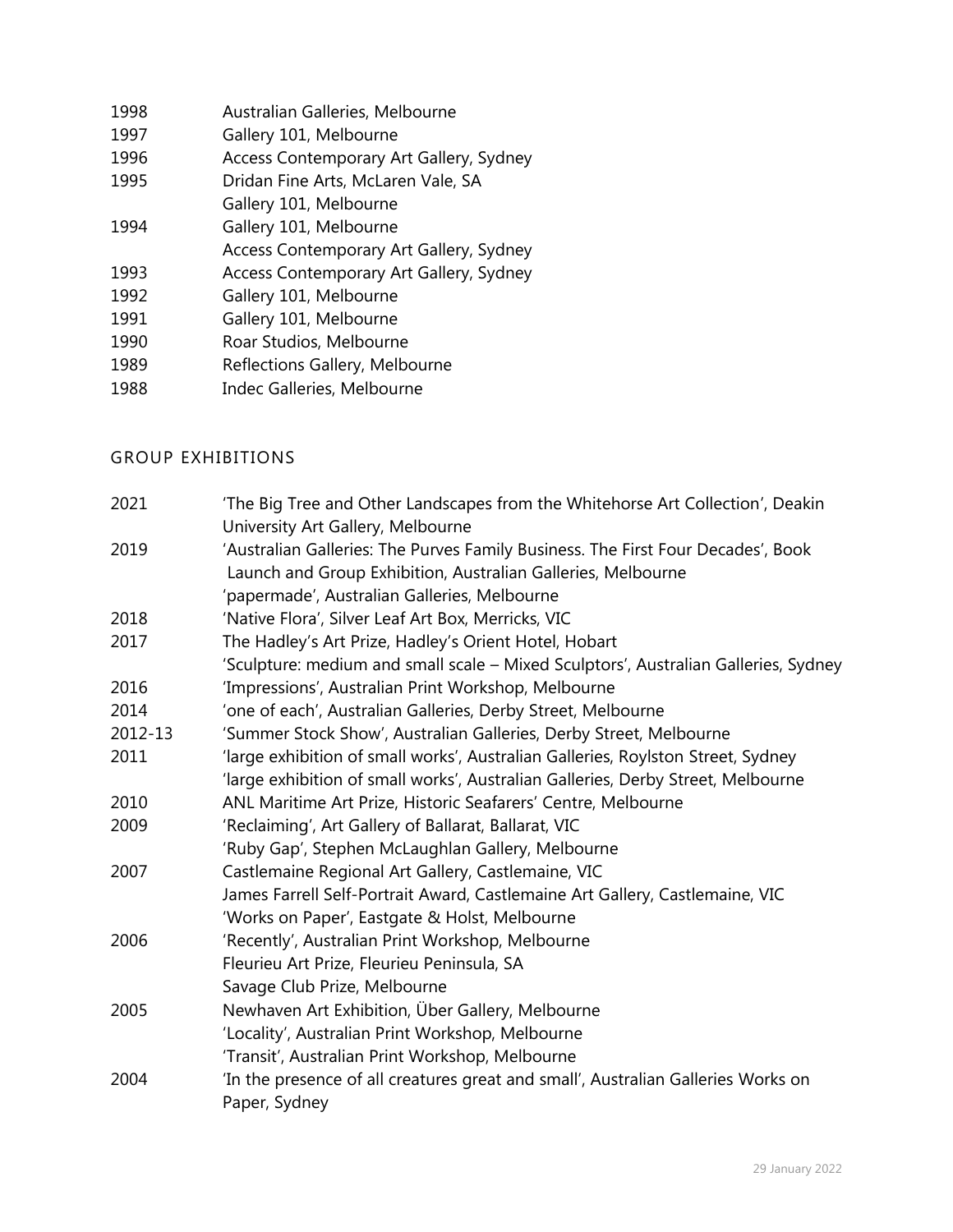|      | 'Group exhibition', Australian Galleries, Melbourne                                                                                                                                                                                                                                                                                            |
|------|------------------------------------------------------------------------------------------------------------------------------------------------------------------------------------------------------------------------------------------------------------------------------------------------------------------------------------------------|
|      | Fleurieu Peninsula Art Prize, South Australia                                                                                                                                                                                                                                                                                                  |
|      | Norvill Art Prize, Murrundi, NSW                                                                                                                                                                                                                                                                                                               |
| 2003 | '500 Fridays: Ten years of contemporary en plein air painting', Geelong Gallery,<br>VIC Touring: Benalla Art Gallery, VIC; Monash Gallery of Art, VIC; Latrobe Regional<br>Gallery, VIC; Castlemaine Art Gallery, VIC; Bundoora Homestead Foundation, NSW<br>'500 Fridays, Plein Air Painters; Panel paintings by artists from the 500 Fridays |
|      | group', Australian Galleries, Melbourne                                                                                                                                                                                                                                                                                                        |
| 2001 | 'William Buckley: Rediscovered', Geelong Gallery, VIC; Mornington Peninsula<br>Regional Gallery, VIC                                                                                                                                                                                                                                           |
| 1999 | 'The artists' retreat: Discovering the Mornington Peninsula 1850's to present',<br>Mornington Peninsula Regional Gallery, Mornington, VIC                                                                                                                                                                                                      |
| 1999 | 'Paintings and Sculpture', Australian Galleries, Melbourne                                                                                                                                                                                                                                                                                     |
| 1996 | Annual Birthday Survey Exhibition, Access Contemporary Art Gallery, Sydney<br>Art Workz 7, Gallery 101, Melbourne                                                                                                                                                                                                                              |
| 1996 | Australian Contemporary Art Fair, Melbourne                                                                                                                                                                                                                                                                                                    |
|      | 'Re-view '96', Gallery 101, Melbourne                                                                                                                                                                                                                                                                                                          |
| 1995 | 'Access to Adelaide II', BMG Fine Art, Adelaide                                                                                                                                                                                                                                                                                                |
|      | 'Annual Birthday Survey Exhibition', Access Contemporary Art Gallery, Sydney                                                                                                                                                                                                                                                                   |
| 1994 | Landmark Art Gallery, Cairns, QLD                                                                                                                                                                                                                                                                                                              |
|      | Gallery 101, Melbourne                                                                                                                                                                                                                                                                                                                         |
| 1993 | P & O Art Award, Australian National Maritime Museum, Sydney                                                                                                                                                                                                                                                                                   |
|      | 'Annual Birthday Survey Exhibition', Access Contemporary Art Gallery, Sydney<br>Gallery 101, Melbourne                                                                                                                                                                                                                                         |
| 1992 | Roar 2 Members Show, Melbourne                                                                                                                                                                                                                                                                                                                 |
|      | City of Richmond Art Exhibition, Melbourne                                                                                                                                                                                                                                                                                                     |
|      | Australian Contemporary Art Fair, Melbourne                                                                                                                                                                                                                                                                                                    |
| 1991 | 'Not The Archibald', Fringe Studio, Fringe Festival, Melbourne                                                                                                                                                                                                                                                                                 |
|      | ACTA Maritime Art Award, Touring: Sydney, Melbourne, Adelaide                                                                                                                                                                                                                                                                                  |
| 1990 | ACTA Australian Maritime Art Award, Touring: Sydney, Melbourne, Brisbane,                                                                                                                                                                                                                                                                      |
|      | Adelaide                                                                                                                                                                                                                                                                                                                                       |
|      | Australian Contemporary Art Fair, Melbourne                                                                                                                                                                                                                                                                                                    |
| 1987 | Garth Galleries, Melbourne                                                                                                                                                                                                                                                                                                                     |

### COLLECTIONS

Art Bank, Sydney Australian Meatworkers Union, Australia BHP Collection, Australia Blake Dawson and Waldron, Australia British Museum, Print Room, London, UK Camberwell Grammar School, Melbourne Castlemaine Art Gallery, Castlemaine, VIC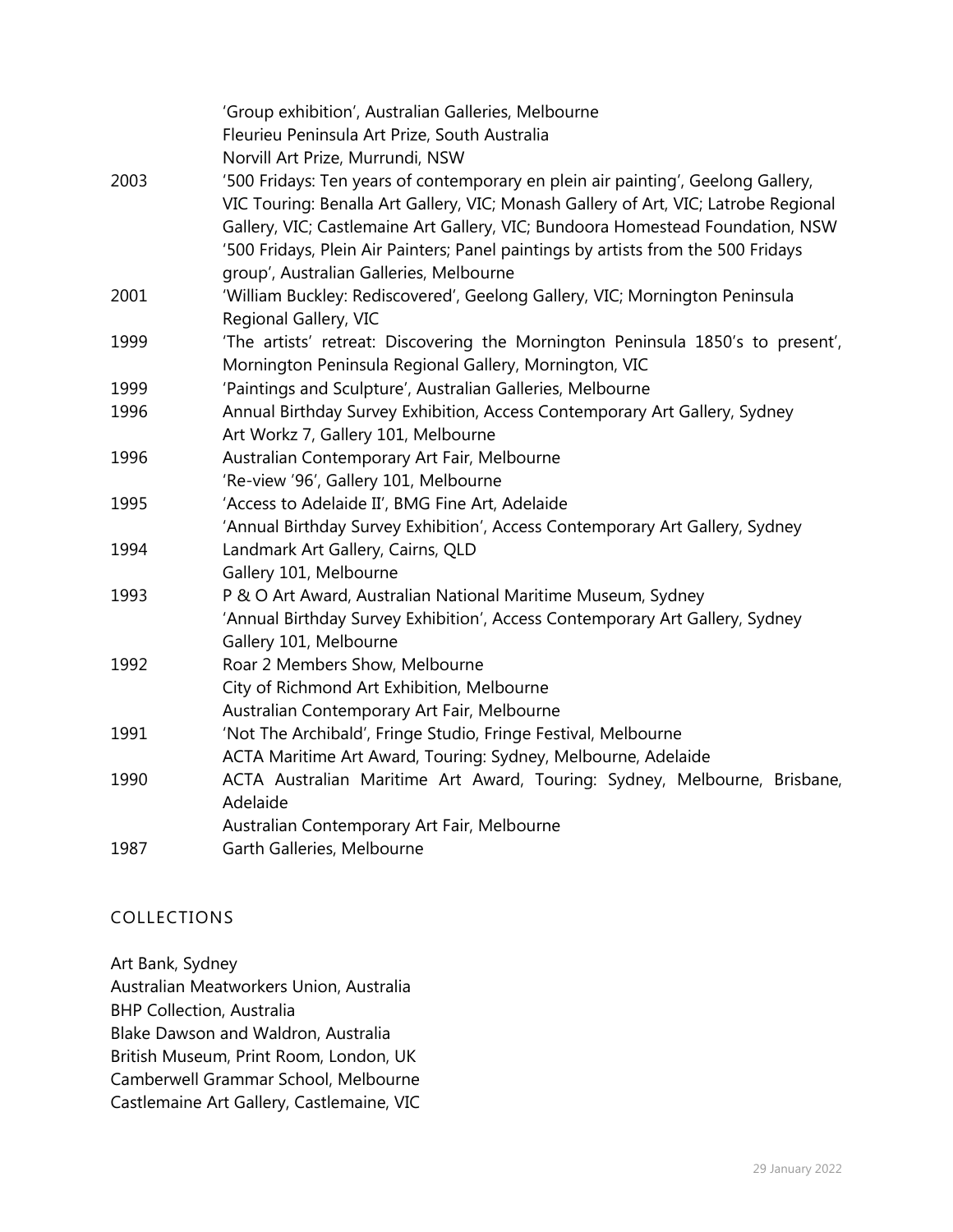Commonwealth Funds Management, Australia CS First, Boston, USA Council of Adult Education, Melbourne Department of Education, Melbourne Education Department of Victoria, Treasury Place, Melbourne Geelong Regional Gallery, Geelong, VIC KPMG, Australia Methodist Ladies' College, Melbourne National Library of Australia, Canberra Parliament House, Canberra Scots College, Albury, NSW State Library of Victoria, Melbourne Tennis Australia, Australia Western Mining, Australia Whitehorse City Council, Melbourne Private collections in Australia, Asia and Europe

#### BIBLIOGRAPHY

Bock, Andrew; "Ghost of a chance", The Age, May 2001 Burchill, Greg; The Age, 11 August 1996 Davey, Philip; "Our Robinson Crusoe", book review of The Life and Adventures of William Buckley, 1996 Davidson, Robyn; "Back to the Heart", The Australian, July 2005 Dober, Mark; "Artists' vision pulps the fiction of a magnificent, maligned outback", The Age, 23- 24 December 2005 Drury, Neville; Images 2, Craftsman House, 1994 Germaine, Max; Artists & Galleries of Australia, Craftsman House, 1990 Heathcote, Christopher; The Age, 12 August 1992 James, Rodney; The artists' retreat: Discovering the Mornington Peninsula - 1850's to the present, Exhibition catalogue, Mornington Peninsula Regional Gallery, 1999 Lambert, Catherine; Nature Inspires Artist, Herald-Sun March 2000 Lynn, Elwyn; The Australian, 31 July - 1 August 1993 Makin, Jeff; "A breath of plein air", Herald Sun, 23 April 2007 Makin, Jeff; "Critic's Choice", Herald Sun, 7 August 2006 Makin, Jeff; "Open air on canvas", Herald Sun, July 2003 Morgan, John; Herald Sun, 30 November 1996 Nelson, Robert; "Landscape artists reversing the trend", The Age, March 2000 Nelson, Robert; "Landscape painting no picnic outing", The Age, February 2003 Robert Rooney, The Australian, 9-10 April 1994 Thorpe, D.W; Who's Who of Australian Visual Artists, 1995 Whateley, Gerard; Herald-Sun, 21 August 1995 Australian Business, 26 June 1991